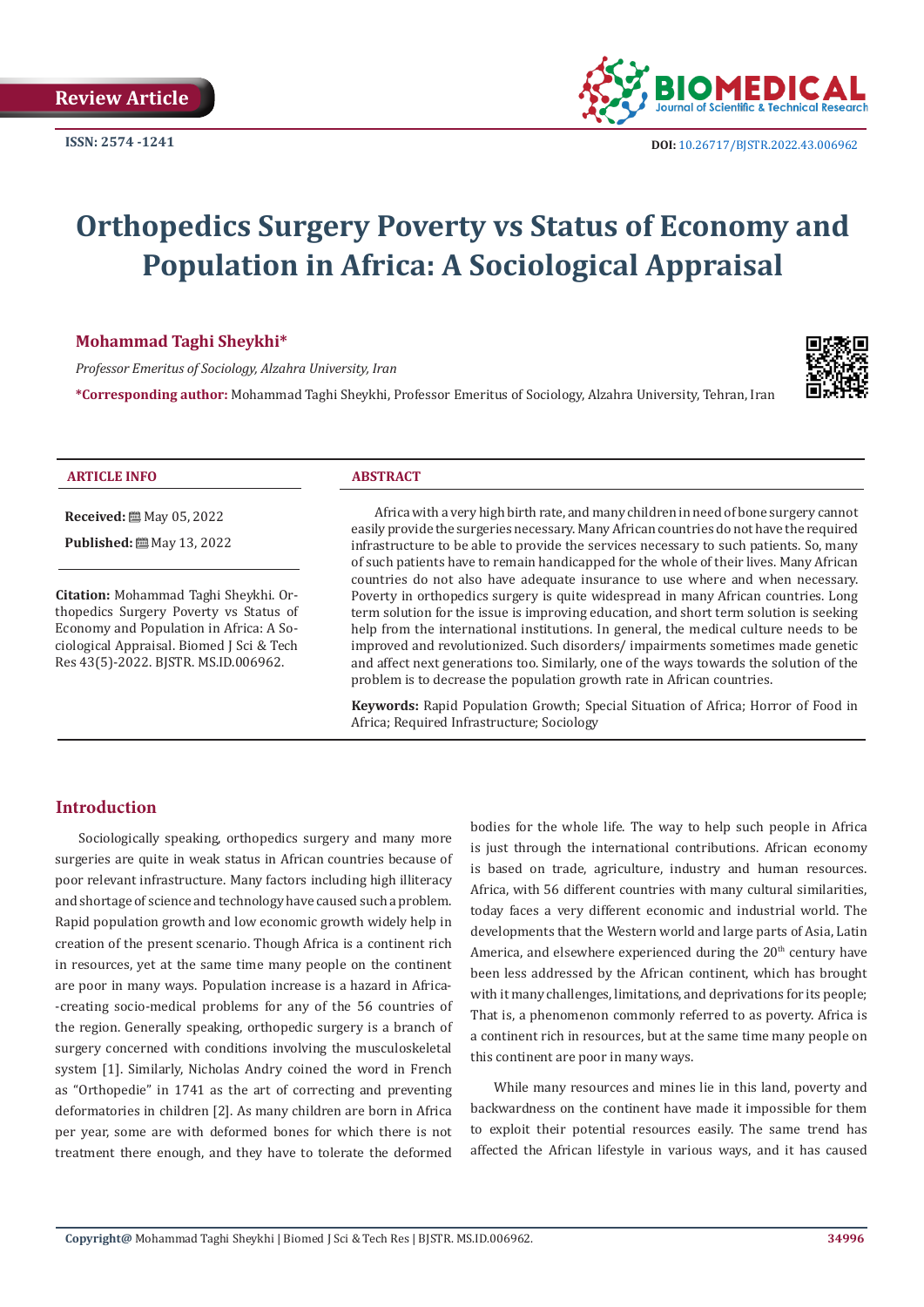many economic, industrial, health, income, nutrition, education, etc. indicators to not be normal in that society. The continent's recent economic growth has been largely due to the sale of goods and services; Optimistically, GDP growth in sub-Saharan Africa is projected to reach \$ 29 trillion by 2050. It should be noted that the gross domestic product of African countries in 2014 varied between \$ 594 billion in Nigeria to \$ 722 million in the Comoros. This means that per capita GDP in Nigeria in 2014 was estimated at \$ 3355 and in the Comoros, it was estimated at \$ 1031. Such economic differences in African countries bring different levels of industrialization and industrial development to the countries of the continent.

# **Method of Research**

Methodology used in the present article is of qualitative type. In that, various paradigms have been used to find out about the facts regarding pandemics during the history. Qualitative research usually studies people, events or areas in their natural settings. In finding facts for the research, the researcher engaged in careful data collection and thoughtful analysis of what was relevant. In the documentary research applied for the present research, printed and written materials were widely regarded. The research was performed as a qualitative library-type in which the researcher had to refer to the relevant and related sources. In the current research, various documents were thoroughly investigated, and the needful inferences were made. The data fed by the investigator in the present article is hopefully reliable. Though literature on pandemics is very limited, yet the author tried to investigate many different resources in order to elicit the necessary information to build up the text.

# **Rapid Population Growth and Economic Situation**

By the end of the  $21^{st}$  century, about half of the world's children will belong to Africa. This estimate indicates an explosive increase in population on that continent; That is, increasing the manpower, which itself requires economic and industrial transformation, increasing income and providing more. Therefore, the African continent, given the cultural and social infrastructure of that society, must always be able to use its resources better and more effectively. The continent's natural resources, mines and untapped potential must be exploited effectively to meet the material and intangible needs of the continent's population of more than 4 billion by the end of the 21st century. Economic sociologists must not only measure the present, but also predict populations and resources in the near or distant future. Otherwise, many national and international dangers are predictable and probable by the end of the 21st century in that society and beyond. The human life situation in Africa is as dire as ever. Of the 34 countries listed by the United Nations as having low development indicators, 30 have high illiteracy rates, inadequate infrastructure, and basic health services. These countries owed \$ 204 billion at the beginning of the 21st century; That is, as much as 64% of their GDP [3].

However, if the current population growth in Africa continues by the end of this century, half of the world's population under the age of 18 will be born in Africa. According to this forecast, half of the potential workforce will leave Africa by the end of the 21<sup>st</sup> century. Without proper planning in terms of employment, income, food production and other needs, unrestricted migration from that continent during the  $21^{st}$  century is very likely; That is, a move that would jeopardize the stability and security of other areas as well. Therefore, sociologists, especially economic sociologists, should always focus more on the African continent. While the current ratio is only a quarter, so given the growing population growth in Africa, economic growth must also be considered and invested in. The African continent needs to build technical infrastructure, communications, education, cultural development, exploit the potential resources of that continent and so on. From a sociological point of view, many unforeseen dangers would arise from that society, and its growing population, if the necessary economic and industrial movements did not take place on that continent.

This quadruple increase is one of the most adventurous demographic changes. The continent of Africa will face a high population by the end of the 21st century as its population quadruples, and on the other hand, because industrial and economic development is not commensurate with the continent's population growth, it will lead to contradictions and limitations; That is, the emergence of more poverty between different nations in that society; More manpower transfers and such encounters. From the point of view of economic sociology, in proportion to the increase in the volume of manpower, economic, industrial and agricultural investments should also be made in that continent. What is certain is that population growth on that continent is happening easily. However, increasing wealth and raising the GDP index does not happen easily. Bridging this gap requires the use of religious methods, more government oversight, improved education, political stability in those societies, and strategies of this kind. At that time and over the next 85 years, Africa will have a population of 4.2 billion, compared to 1.1 billion in 2014; That is, a population that, following the expansion of communication networks, will expect different consumption, more services, and a different bright life. At the same time, the African continent, like other societies, will achieve longer life expectancy, longer life expectancy, a larger elderly population, and so on, each of which will need significant services in turn. If the foreseeable needs are not met, the countries of the region will face many instances of local and regional violence and conflict. Hence, the African continent itself will need more social engineering, more social studies, and various investments.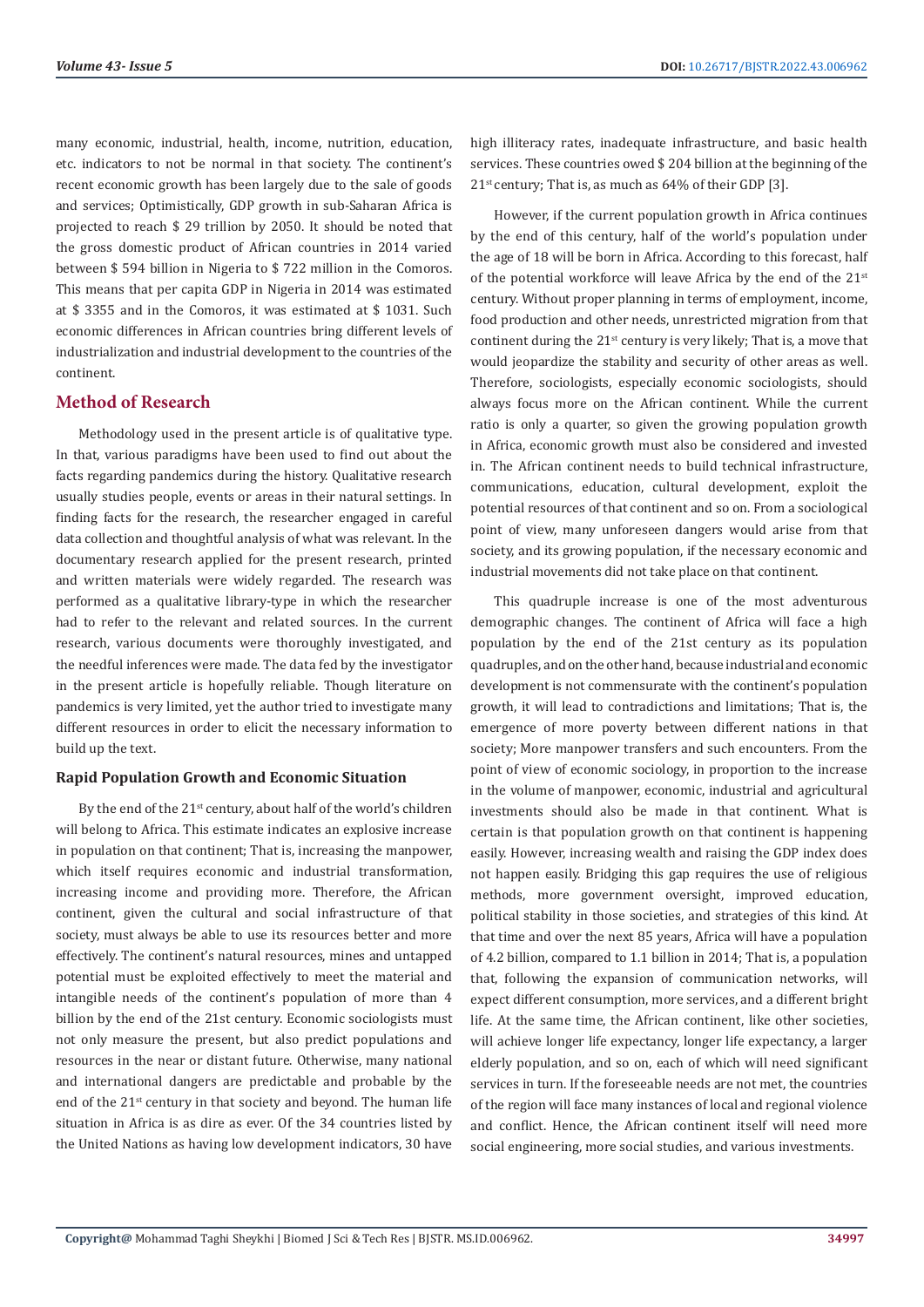By then, Nigeria, which covers an area of 923,000 square kilometers, will grow from 180 million to 910 million. High population density, rising needs, higher living standards, and changes of this kind expose the country to many social, economic, cultural, and environmental threats. The effects of these kinds of differences and contradictions themselves permeate other lands and countries. As of January 1, 2018, Nigeria had 20120 babies after India and China. Weak policy-making in that country has created such a population drama for Nigeria [4]. Therefore, the adoption of appropriate policies, the implementation of the necessary forecasts by economic sociologists, is considered a development necessity for these countries, including Nigeria. However, in the current situation, a significant proportion of the population in African societies do not have adequate educational and cultural facilities. Therefore, the emergence of many harms and socio-economic anomalies in that society is widely predictable. A UNICEF report (2014) states that the future of humanity will be increasingly African. Following the expansion of population growth on the African continent in the coming years, more manpower and population will emerge on that continent, and as parts of the world have adopted a policy of limiting population growth following their industrial-economic development, such countries will be forced to use African-born manpower.

For this reason, some scholars consider the dominance of African manpower to be inevitable during the  $21<sup>st</sup>$  century. By 2050, the number of African children and adolescents will increase by two-thirds to one billion. Even if the child mortality rate remains high, the continent's birth rate will increase to less than 15 billion by 2050, even with high child mortality. will increase. This high volume of manpower itself will pose threats to other nations and even within the same continent. It should be noted that only through industrial-economic growth in that continent can the potential threats posed by population explosions in the mentioned continent be prevented. Hence, the African continent today needs to build the necessary infrastructure for its economic and industrial development. Infrastructures such as increasing education, raising the literacy rate on the continent, improving the status of women, investing in raw material production, etc., are among the prerequisites and infrastructures that can meet the growing and unprecedented manpower needs in African society. Otherwise, the potential threats posed by this situation could itself affect many countries and territories far and near outside the African continent.

New and predictable figures suggest that even if welfare and living standards are higher, and if fertility rates fall, such a demographic scenario will occur in Africa. Because cultural patterns and attitudes do not change rapidly, however, the hypothesis of a changing fertility trend on the African continent will not happen in the near future. This means that the various social contexts,

the improvement of the status of women, the equalization of the rights of men and women, and the like in Africa must be planned and done. This is the only way to achieve a balance of manpower commensurate with the economic and industrial conditions of the African continent.

### **The Special Situation of Africa**

This is not the case for Africa in the last decade, as economic growth and declining fertility rates have declined in many parts of the world. This means that economic growth in that society has not affected cultural change and reproductive behavior. Under such circumstances, the fertility index continues to increase. Increased fertility, in turn, has also neutralized economic growth in that society and has had little effect. The second process, increasing fertility in Africa, has been discussed, so that, from the sociological point of view, poverty in those societies still persists; That is, a movement that affects other socio-economic variables and indicators. Fertility rates in some African countries have remained stable in recent years; That is, instead of declining, as happened in East Asia and Latin America. The countries of the East Asian region and many Hispanic countries in Latin America have, in recent decades, strengthened and sustained economic growth in those societies as their fertility has declined. The theory that population growth slows economic growth has been met with skepticism in scientific circles [5]. East Asian countries, on the other hand, reintroduced family planning programs for their economic growth, rapidly reducing their fertility, and thus achieving their economic development (Mason, 2001). According to Malthus, catastrophic conditions lead the population to a lower standard of living [6,7]. Similarly, Malthus' view has always been associated with political and social movements, but almost always refers to proponents of population control [8].

This trend has led to a huge change in the East Asian region; In other words, industrial development, per capita increase in GDP in those regions, and consequently the improvement of the quality of life in East Asia and to some extent in Latin American countries have been implemented. Therefore, and based on this hypothesis, regulating fertility itself greatly enhances and guarantees economic growth. Hence, the African continent can only improve its economic situation under conditions where reproductive behavior is reformed and revised. The UNICEF report also states that Africa's population is experiencing (fullness) and by the end of the  $21<sup>st</sup>$ century its population will almost quadruple. Such population structure and movement in the African continent itself distances them from economic growth and dynamism. The African continent, meanwhile, needs industrial development, economic growth, rising gross domestic product, and similar indicators. If economic development does not change in that society, many challenges and threats await the African continent during the 21st century. The U.S.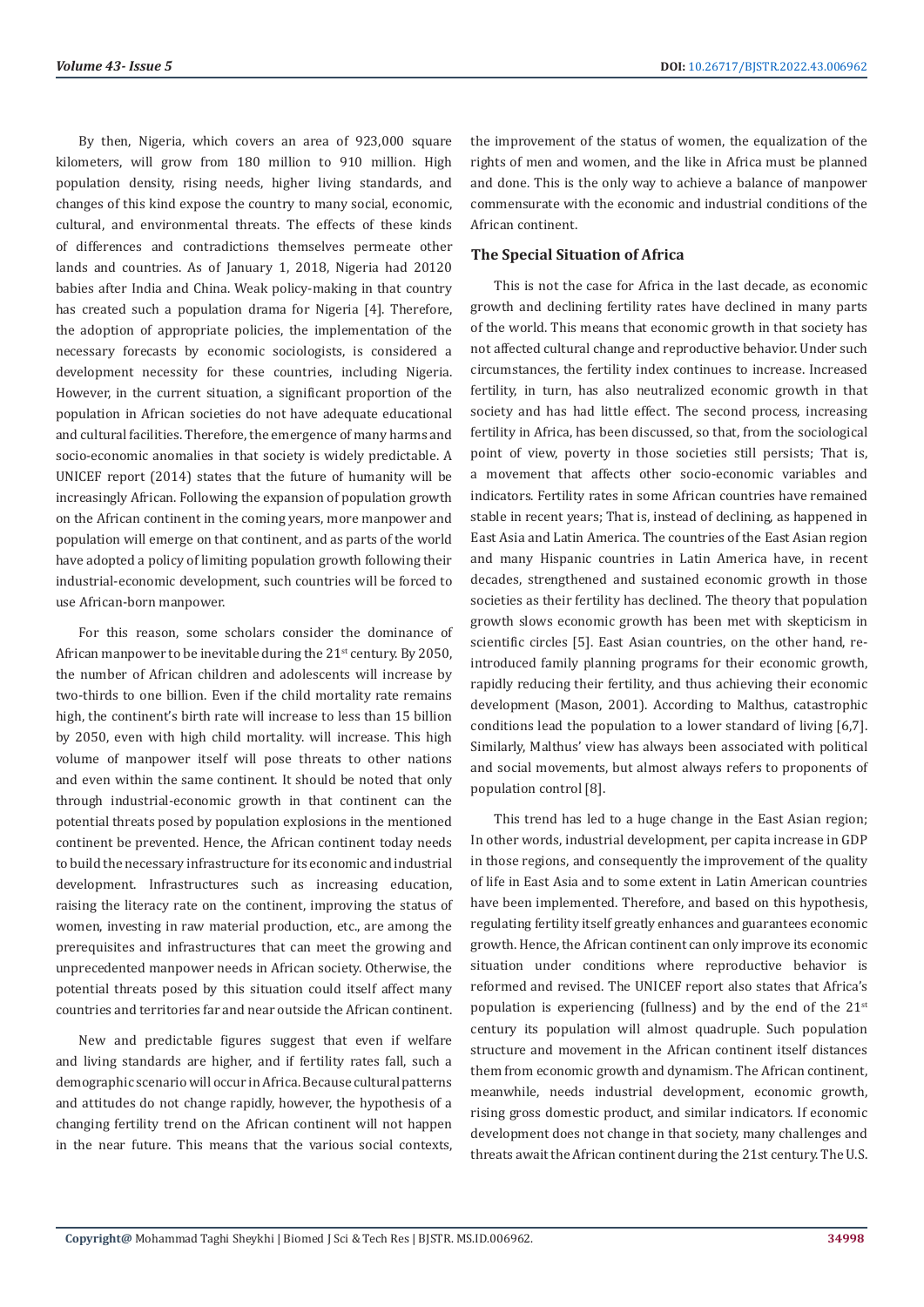Population Research Bureau also estimates that by 2050, Africa will have a population of more than 2.4 billion. Such warnings should lead the African continent to industrial and economic development commensurate with its growing population.

Otherwise, many potential crises await African society in the coming decades, and since the sociological sciences focus primarily on identifying societies and their problems, appropriate solutions must be proposed by sociologists in the relevant fields. To be. In other words, many current and future crises must be identified, addressed, and addressed in their sociological context. African society in this regard also needs extensive and comprehensive sociological economic studies, otherwise the problems of Africa will spread to other safe and rich countries. The increase in population is due to the fact that the total fertility index in Africa is estimated at 4.7, while in the United States it is estimated at 2 and in East Asia at 1.7. Therefore, in addition to strengthening its industrial and economic foundations, the African continent also needs cultural changes in its various dimensions; In such a way that the total fertility index in that society can be reduced from 4.7, presumably for a woman during her lifetime, to figures  $\mathbb{Z}$  less than that. Creating such a process requires educational infrastructure, transportation, literacy among women, and other types of investment in such fields.

#### **The Horror of Food in Africa**

Malthusian fear of the population becomes apparent in such circumstances and is worth pondering. As an 18th-century economist and demographer, Malthus has always been sensitive to the gap between population growth and food growth and has referred to this gap as fear or catastrophe. As far as African society is concerned, the continent is prone to many of the irregularities caused by the gap between population growth and economic growth. During the  $20<sup>th</sup>$  century and before, the African continent has always witnessed many cases of even food famines due to these weaknesses, as a result of which a large number of people have perished. Therefore, from Malthus' point of view, food supply should always be commensurate with the increase in population, otherwise a significant share of the population will be in conditions of minimum and even below the minimum / minimum food intake. The result of such conditions will be a variety of weaknesses, mortality, disease, and ultimately low hope in that society. While Africa is currently unable to feed its 1.2 billion people, it will face an unpredictable situation with a population of 4.2 billion. One of the ways to save Africa from the food challenge on that continent is to step on the path of industrial and economic development on that continent.

Otherwise, due to food shortages, many contagious diseases, local and regional problems and conflicts in the continent will be inevitable. While according to the Neo-Malthusian theory, many countries gained more products and food by mechanizing themselves after World War II and the so-called Second Agricultural Revolution, the African continent has largely survived. Neo-Malthusians, such as Hopkins and Ehrlich, have also addressed the issue of rapid population growth and its challenges. They believe that population growth should be regulated in a regulated way, in order to surpass food production or the productivity index in general. The advice given by these two people should be applied to the African continent as well. It is noteworthy that many less developed parts of the world from the 1950s onwards applied the advice of these two people in their economic-demographic movement. Although Africa has been relatively quiet over the past decade (the first decade of the  $21^{st}$  century), its growing population will lead to civil problems in the future. Population growth on the African continent has created many challenges and ills not only in the future, but also now. A significant portion of the population on the African continent today migrates within or outside Africa in search of employment and food; For example, in recent months a significant population of African countries such as Zambia and other countries close to South Africa have migrated to South Africa; Simply because of access to work and livelihood in a way that has led to serious conflicts between South Africans and migrants, for example in the city of Durban.

Also, the growing population on the African continent and the lack of employment resources have led to a significant population constantly migrating to Spain and Italy via North Africa to reach the European Union; That is, a move that has generally led to many deaths, drownings in the Mediterranean, the return of migrants, and so on. Hence, the African continent will face many crises not only now, but also in the future due to its economic weaknesses. Africa's population growth has even had a great impact on the continent's living conditions, animal and plant species. Deforestation, plant resources, the extinction and extinction of many animal species for use in their implementation, and finally the export of handicrafts made from such animals and the like, are among the effects of increasing population and lack of job opportunities in The African continent has followed suit. Given what is happening on the continent today and its future, economic sociologists need to be as creative as possible in designing and anticipating effective plans for the continent so that potential and future crises on the African continent can be prevented. Acted.

#### **Moderate Theories (Intermediate)**

Although the same fertility rate has not declined in all parts of the world, it has declined slightly. According to the theory of moderation, with the decrease of fertility index, many individuals and households have more economic opportunities and per capita; That is, their share of agricultural products, food, housing, job and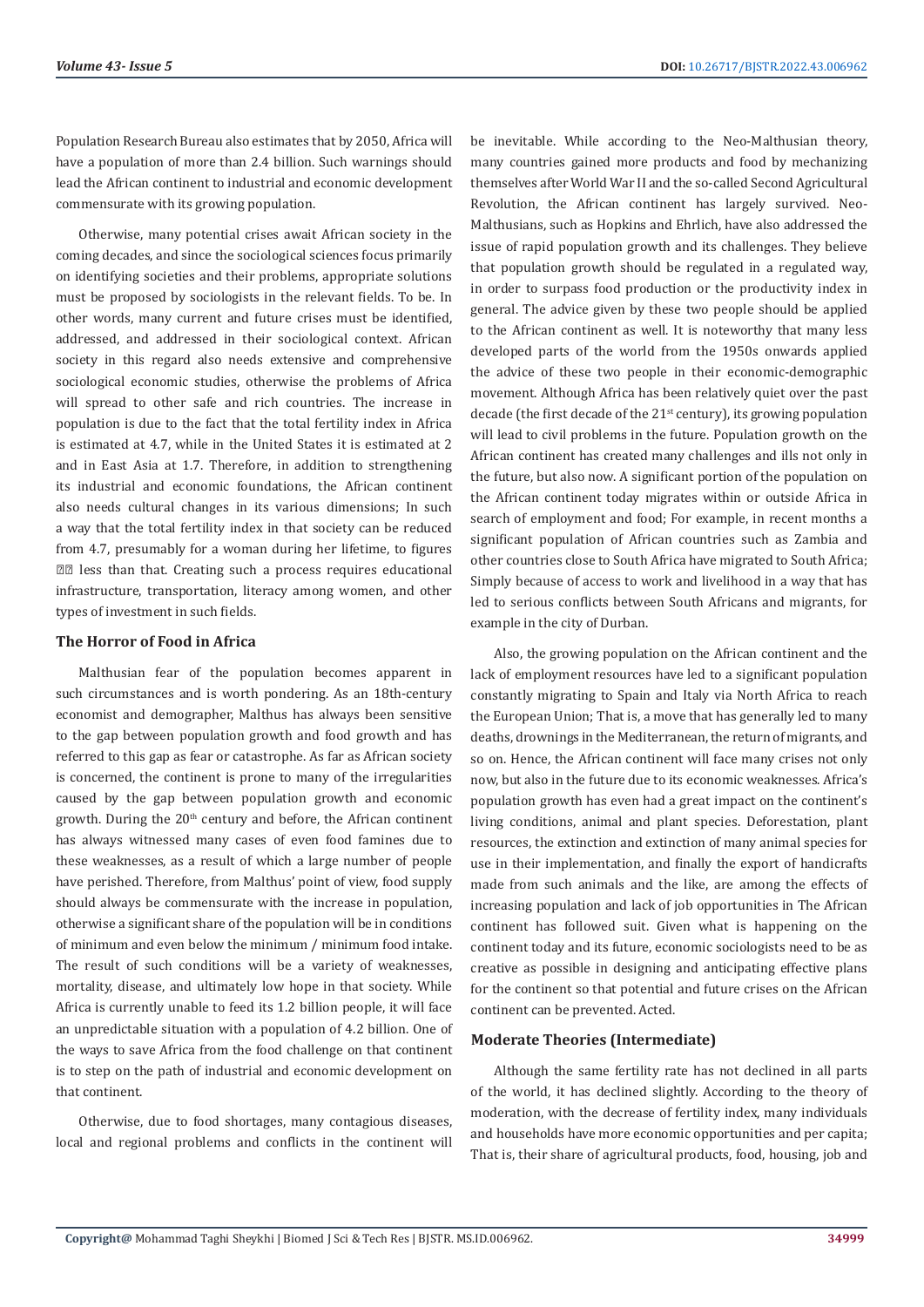employment opportunities, access to services and amenities, and the like has increased; That is, a set of conditions that have also affected their economic interactions. At the same time, tropical forests have not yet been cut down and destroyed like in other parts of the world. Forests are of great importance as an economic resource in human societies. Many poor countries have been forced to deforest their forest areas in recent decades to earn a living; Just to be able to meet their economic needs. This situation has also occurred in parts of Africa; That is, the process itself has led to environmental disturbances and challenges. Thus, according to moderates, conservation of natural resources, including forests, not only contributes to the economies of countries, but also ensures environmental health. The declining forests of the African continent need further improvement and monitoring. In the Democratic Republic of the Congo, for example, its forest lands are alarmingly endangered. Across Africa, about 4 million hectares of forests are destroyed each year; That is more than twice the global average. According to the World Food and Agriculture Organization (FAO), more than 10 percent of Africa's forests were lost between 1980 and 1995 [9].

Therefore, by creating new economic opportunities such as industry and other alternatives, these natural resources can be conserved in poor parts of the world. It should be noted that industrialized countries, due to their industrial facilities and various sources of economic income, still maintain forest resources in their territories, and are even very serious in their expansion and rehabilitation. While Africa occupies a quarter of the world's land area, about 15% of the world's population now lives there. This is despite the fact that the population density in Asia is estimated at 137 people per square kilometer, in Africa this figure is estimated at 39 people per square kilometer, and therefore Africa has more space than Asia to accommodate the population. If Africa's population continues to grow with this argument, it must always prioritize economic development, otherwise it will face widespread poverty and unaccounted for migration.

#### **Required Infrastructure**

If the necessary infrastructure is provided for the African continent, African countries will be saved from their very probable crises. The infrastructures that lead to the continent's economic development include education, health, family planning, cultural change, and so on. Since Africa has been years away from the industrialized and developed world, and this gap has prevented the emergence of the necessary infrastructure on that continent, given these conditions, the African continent should have the opportunity to invest sufficiently in these sectors and infrastructure. In order to prevent many possible crises in the coming years on that continent. Development, education, health care and the implementation of population control programs are among the basic needs of the African continent. In this way, the African continent will directly and indirectly affect other countries of the world. Poverty and unemployment in the continent lead to widespread migration from that continent, and at the same time, health poverty in the continent causes many diseases and their transmission to other communities. Hence, even the international community must help the African continent to organize the infrastructure it needs. The normalization of the economic situation on the African continent also contributes to world peace and tranquility. However, the spread of poverty on that continent will lead to many different conflicts and threats from that continent to other parts.

The African continent can meet the economic needs of its growing population if it can afford more wealth. Therefore, pursuing industrial programs, developing education, and exploiting the continent's own resources could bring more wealth to Africa. By pursuing such policies, it will be possible to meet the economic needs of Africa's growing population over the coming decades. Because Africa has potentially diverse natural resources, some countries, including China, Japan, Brazil, and the like, have more or less invested in the industrial sectors of some of the continent. If the industrial sector in Africa is deactivated, a challenging future awaits the countries of this continent. Some parts of middle-class Africa have grown significantly in recent years. The middle class in South Africa, for example, is defined as those who receive at least \$ 450 a month. This group (middle class) has increased from 5 million in 2000 to 15 million in 2014 in 11 major continental economies [10-12]. Over the next 15 years, the increase in these people or the middle class is expected to reach 25 million. Although in some African countries economic activity has started in a positive way, many 56 African countries are still living in poor conditions with poverty and incomes of less than \$ 2 per day per capita.

The GDP of the continent's major economies is growing faster than its population. This raises more economic hopes in some African countries. One of the indicators of economic development of societies is to prevent the annual growth of GDP compared to population growth, so the African continent should always strive to achieve this indicator. Achieving GDP on an annual basis provides more room for maneuver for countries. This means that the countries in question have the opportunity to constantly strengthen their infrastructure in various sectors. While Africa's population explosion is exceptional, it is hoped that the African continent will be able to adapt. By building educational and health infrastructure, educating women, creating cultural transformations, transport infrastructure, and the like, it must be hoped that the African continent will be able to avoid potential crises awaiting that continent.